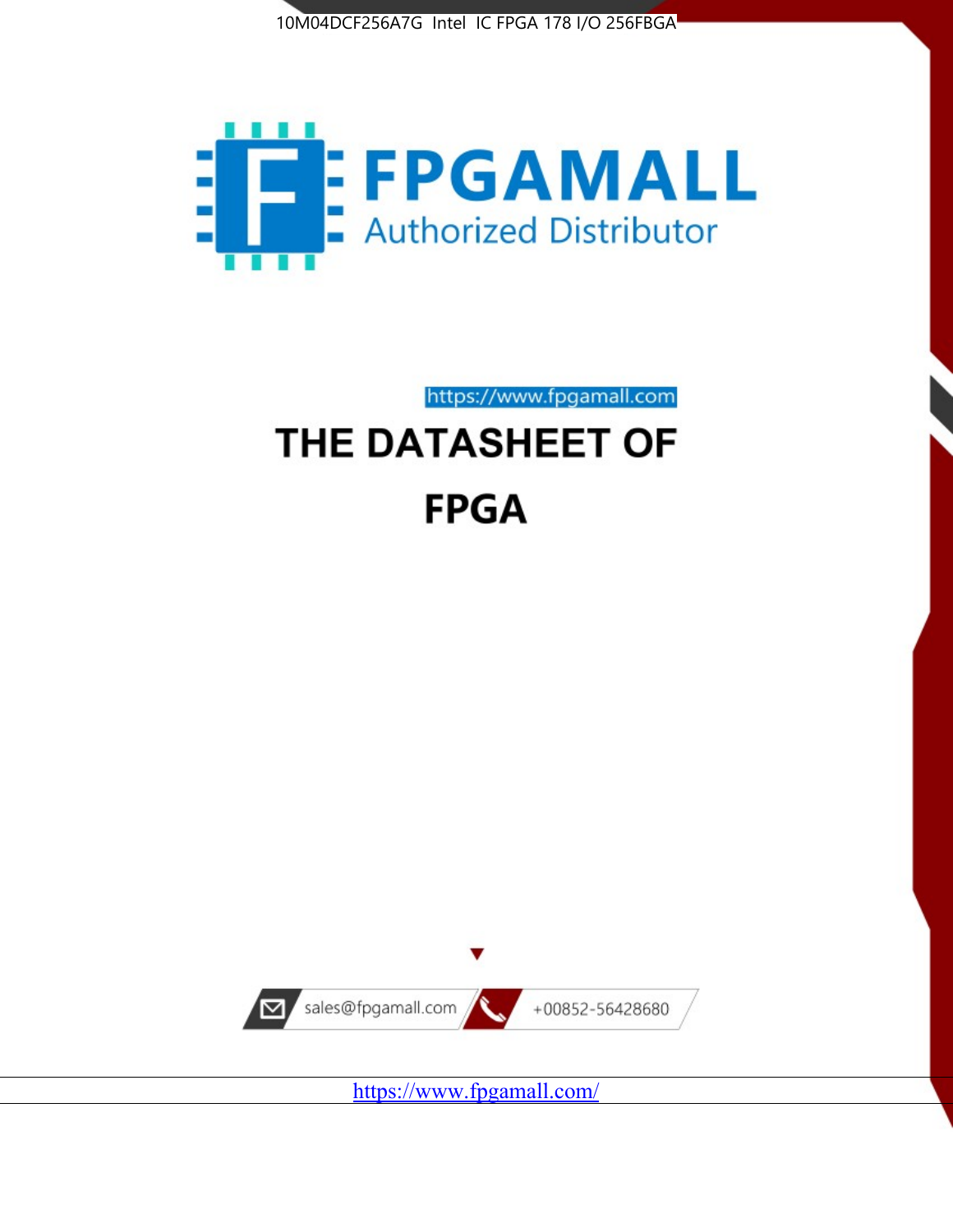10M04DCF256A7G Intel IC FPGA 178 I/O 256FBGA



# **Intel® MAX® 10 FPGA Device Overview**



**M10-OVERVIEW | 2017.12.15** Latest document on the web: **[PDF](https://www.altera.com/en_US/pdfs/literature/hb/max-10/m10_overview.pdf)** | **[HTML](https://www.altera.com/documentation/myt1396938463674.html)**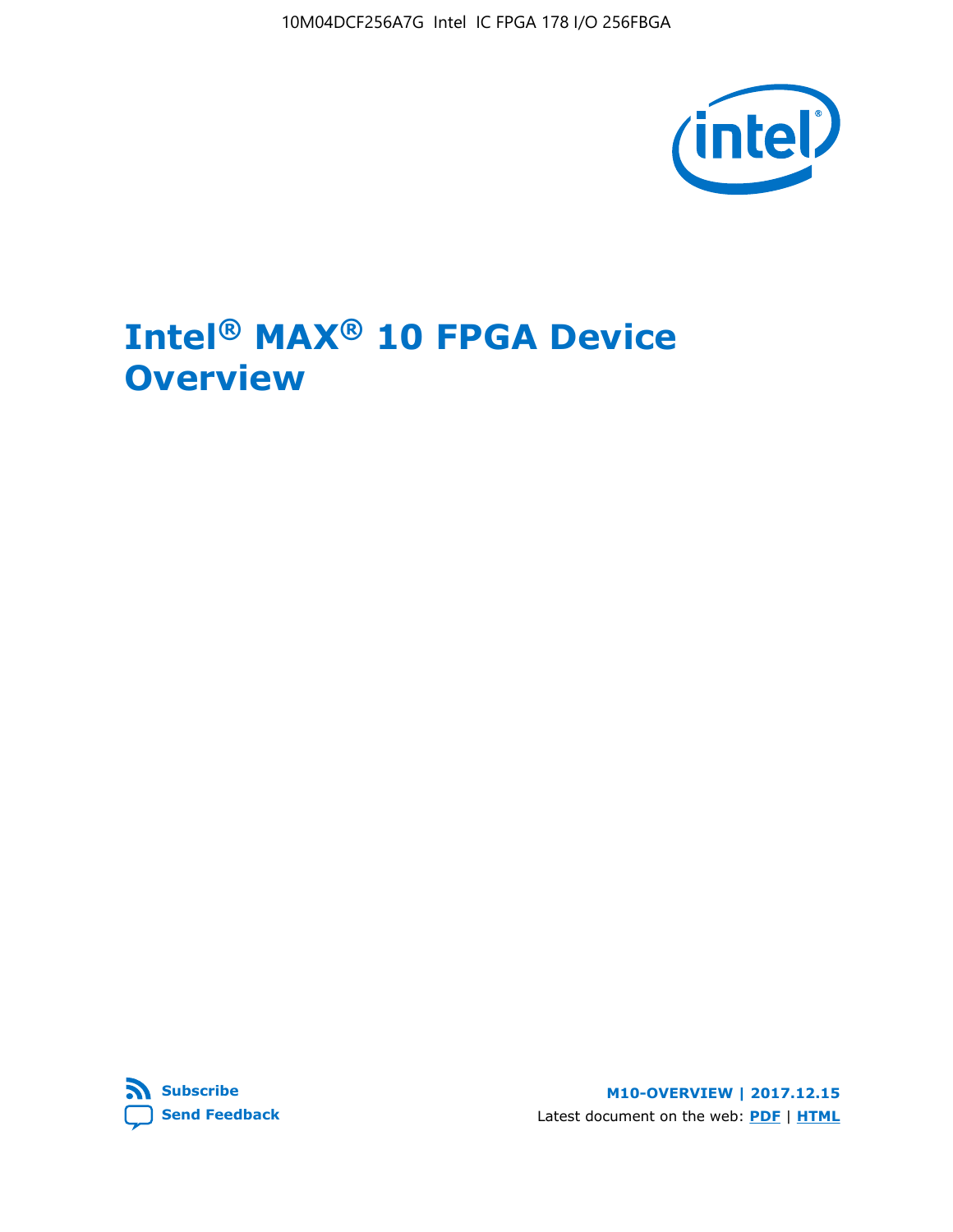

*Contents*

# **Contents**

| Intel® MAX® 10 FPGA Device Overview………………………………………………………………………………………3 |  |
|-----------------------------------------------------------------------|--|
|                                                                       |  |
|                                                                       |  |
|                                                                       |  |
|                                                                       |  |
|                                                                       |  |
|                                                                       |  |
|                                                                       |  |
|                                                                       |  |
|                                                                       |  |
|                                                                       |  |
|                                                                       |  |
|                                                                       |  |
|                                                                       |  |
|                                                                       |  |
|                                                                       |  |
|                                                                       |  |
|                                                                       |  |
|                                                                       |  |
|                                                                       |  |
| Document Revision History for Intel MAX 10 FPGA Device Overview 13    |  |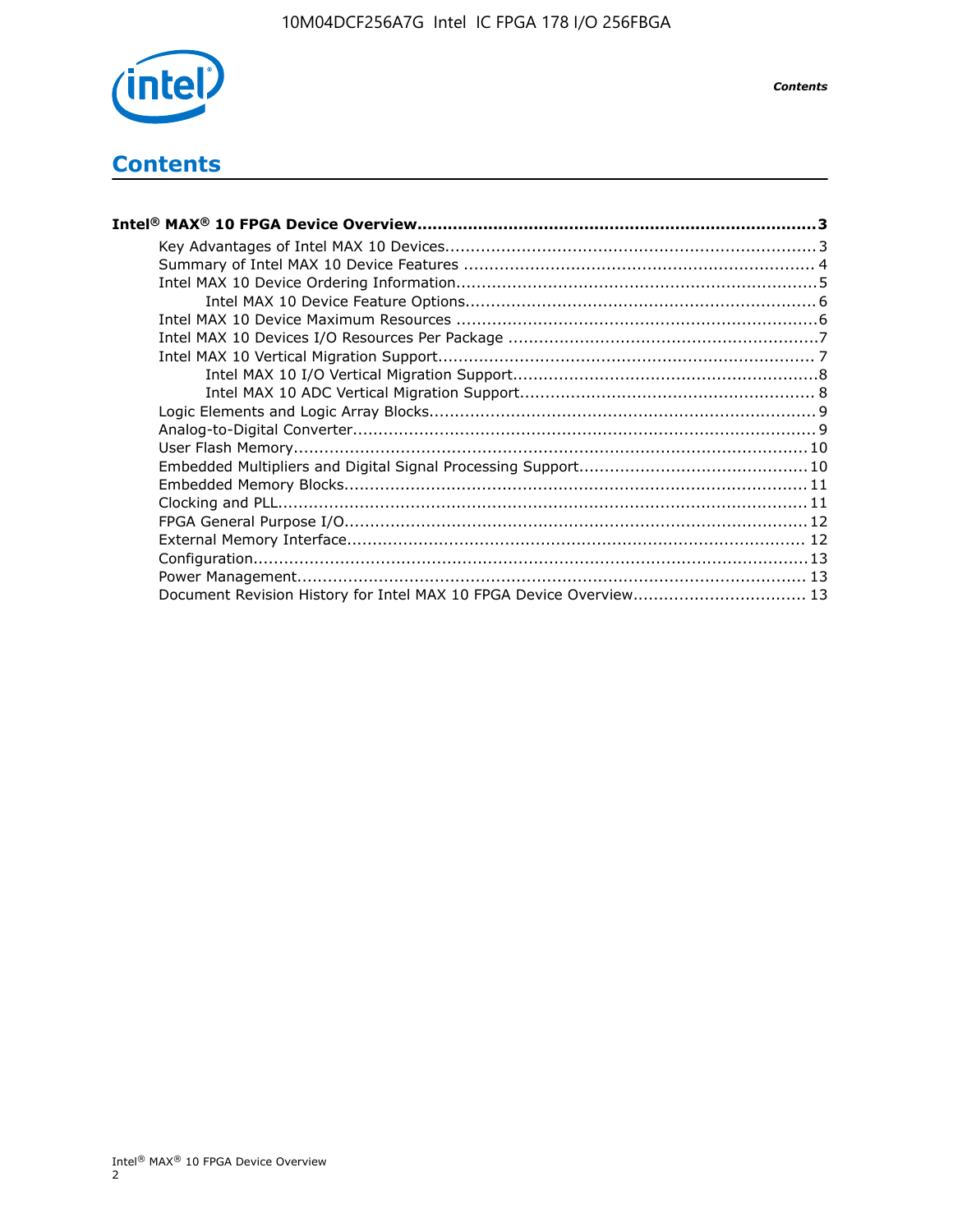

# **Intel® MAX® 10 FPGA Device Overview**

Intel® MAX® 10 devices are single-chip, non-volatile low-cost programmable logic devices (PLDs) to integrate the optimal set of system components.

The highlights of the Intel MAX 10 devices include:

- Internally stored dual configuration flash
- User flash memory
- Instant on support
- Integrated analog-to-digital converters (ADCs)
- Single-chip Nios II soft core processor support

Intel MAX 10 devices are the ideal solution for system management, I/O expansion, communication control planes, industrial, automotive, and consumer applications.

#### **Related Links**

[Intel MAX 10 FPGA Device Datasheet](https://www.altera.com/documentation/mcn1397700832153.html#mcn1397643748870)

# **Key Advantages of Intel MAX 10 Devices**

## **Table 1. Key Advantages of Intel MAX 10 Devices**

| <b>Advantage</b>               | <b>Supporting Feature</b>                                                                                                                                                                                  |  |  |  |
|--------------------------------|------------------------------------------------------------------------------------------------------------------------------------------------------------------------------------------------------------|--|--|--|
| Simple and fast configuration  | Secure on-die flash memory enables device configuration in less than 10 ms                                                                                                                                 |  |  |  |
| Flexibility and integration    | Single device integrating PLD logic, RAM, flash memory, digital signal<br>processing (DSP), ADC, phase-locked loop (PLL), and I/Os<br>Small packages available from 3 mm $\times$ 3 mm                     |  |  |  |
| Low power                      | Sleep mode—significant standby power reduction and resumption in less than<br>$1 \text{ ms}$<br>Longer battery life—resumption from full power-off in less than 10 ms                                      |  |  |  |
| 20-year-estimated life cycle   | Built on TSMC's 55 nm embedded flash process technology                                                                                                                                                    |  |  |  |
| High productivity design tools | Intel Quartus <sup>®</sup> Prime Lite edition (no cost license)<br>Platform Designer (Standard) system integration tool<br>DSP Builder for Intel FPGAs<br>Nios <sup>®</sup> II Embedded Design Suite (EDS) |  |  |  |

Intel Corporation. All rights reserved. Intel, the Intel logo, Altera, Arria, Cyclone, Enpirion, MAX, Nios, Quartus and Stratix words and logos are trademarks of Intel Corporation or its subsidiaries in the U.S. and/or other countries. Intel warrants performance of its FPGA and semiconductor products to current specifications in accordance with Intel's standard warranty, but reserves the right to make changes to any products and services at any time without notice. Intel assumes no responsibility or liability arising out of the application or use of any information, product, or service described herein except as expressly agreed to in writing by Intel. Intel customers are advised to obtain the latest version of device specifications before relying on any published information and before placing orders for products or services. \*Other names and brands may be claimed as the property of others.

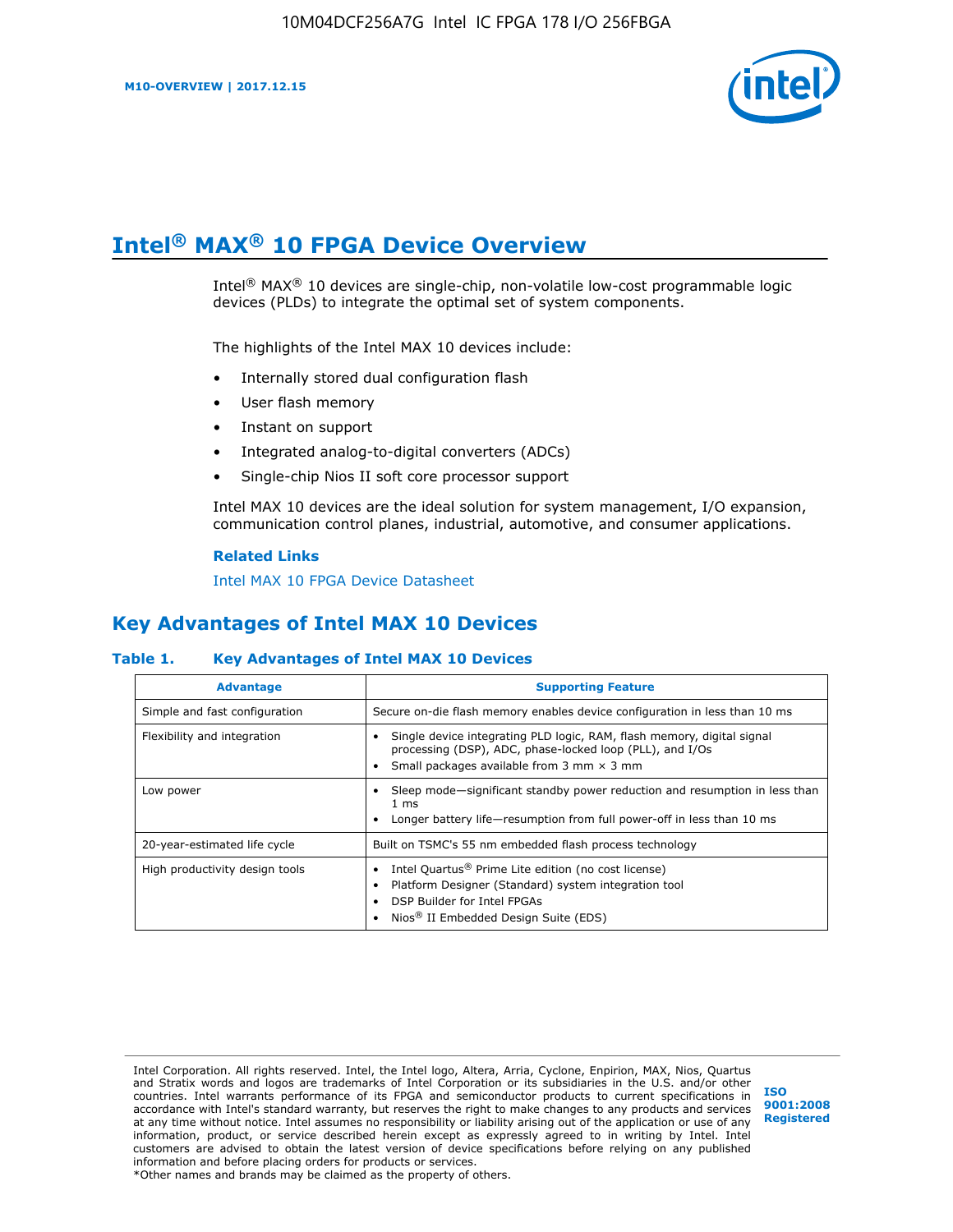

# **Summary of Intel MAX 10 Device Features**

## **Table 2. Summary of Features for Intel MAX 10 Devices**

| <b>Feature</b>                       | <b>Description</b>                                                                                                                                                                                                                                                                            |
|--------------------------------------|-----------------------------------------------------------------------------------------------------------------------------------------------------------------------------------------------------------------------------------------------------------------------------------------------|
| Technology                           | 55 nm TSMC Embedded Flash (Flash + SRAM) process technology                                                                                                                                                                                                                                   |
| Packaging                            | Low cost, small form factor packages-support multiple packaging<br>technologies and pin pitches<br>Multiple device densities with compatible package footprints for seamless<br>migration between different device densities<br>RoHS6-compliant                                               |
| Core architecture                    | 4-input look-up table (LUT) and single register logic element (LE)<br>$\bullet$<br>LEs arranged in logic array block (LAB)<br>$\bullet$<br>Embedded RAM and user flash memory<br>$\bullet$<br>Clocks and PLLs<br>$\bullet$<br>Embedded multiplier blocks<br>General purpose I/Os<br>$\bullet$ |
| Internal memory blocks               | M9K-9 kilobits (Kb) memory blocks<br>$\bullet$<br>Cascadable blocks to create RAM, dual port, and FIFO functions<br>$\bullet$                                                                                                                                                                 |
| User flash memory (UFM)              | User accessible non-volatile storage<br>$\bullet$<br>High speed operating frequency<br>$\bullet$<br>Large memory size<br>High data retention<br>$\bullet$<br>Multiple interface option                                                                                                        |
| Embedded multiplier blocks           | One $18 \times 18$ or two 9 $\times$ 9 multiplier modes<br>$\bullet$<br>Cascadable blocks enabling creation of filters, arithmetic functions, and image<br>processing pipelines                                                                                                               |
| <b>ADC</b>                           | 12-bit successive approximation register (SAR) type<br>$\bullet$<br>Up to 17 analog inputs<br>$\bullet$<br>Cumulative speed up to 1 million samples per second (MSPS)<br>Integrated temperature sensing capability<br>$\bullet$                                                               |
| Clock networks                       | Global clocks support<br>$\bullet$<br>High speed frequency in clock network                                                                                                                                                                                                                   |
| Internal oscillator                  | Built-in internal ring oscillator                                                                                                                                                                                                                                                             |
| <b>PLLs</b>                          | Analog-based<br>$\bullet$<br>Low jitter<br>High precision clock synthesis<br>$\bullet$<br>Clock delay compensation<br>$\bullet$<br>Zero delay buffering<br>٠<br>Multiple output taps<br>$\bullet$                                                                                             |
| General-purpose I/Os (GPIOs)         | Multiple I/O standards support<br>$\bullet$<br>On-chip termination (OCT)<br>٠<br>Up to 830 megabits per second (Mbps) LVDS receiver, 800 Mbps LVDS<br>transmitter                                                                                                                             |
| External memory interface (EMIF) (1) | Supports up to 600 Mbps external memory interfaces:<br>continued                                                                                                                                                                                                                              |
|                                      |                                                                                                                                                                                                                                                                                               |

<sup>(1)</sup> EMIF is only supported in selected Intel MAX 10 device density and package combinations. Refer to the *External Memory Interface User Guide* for more information.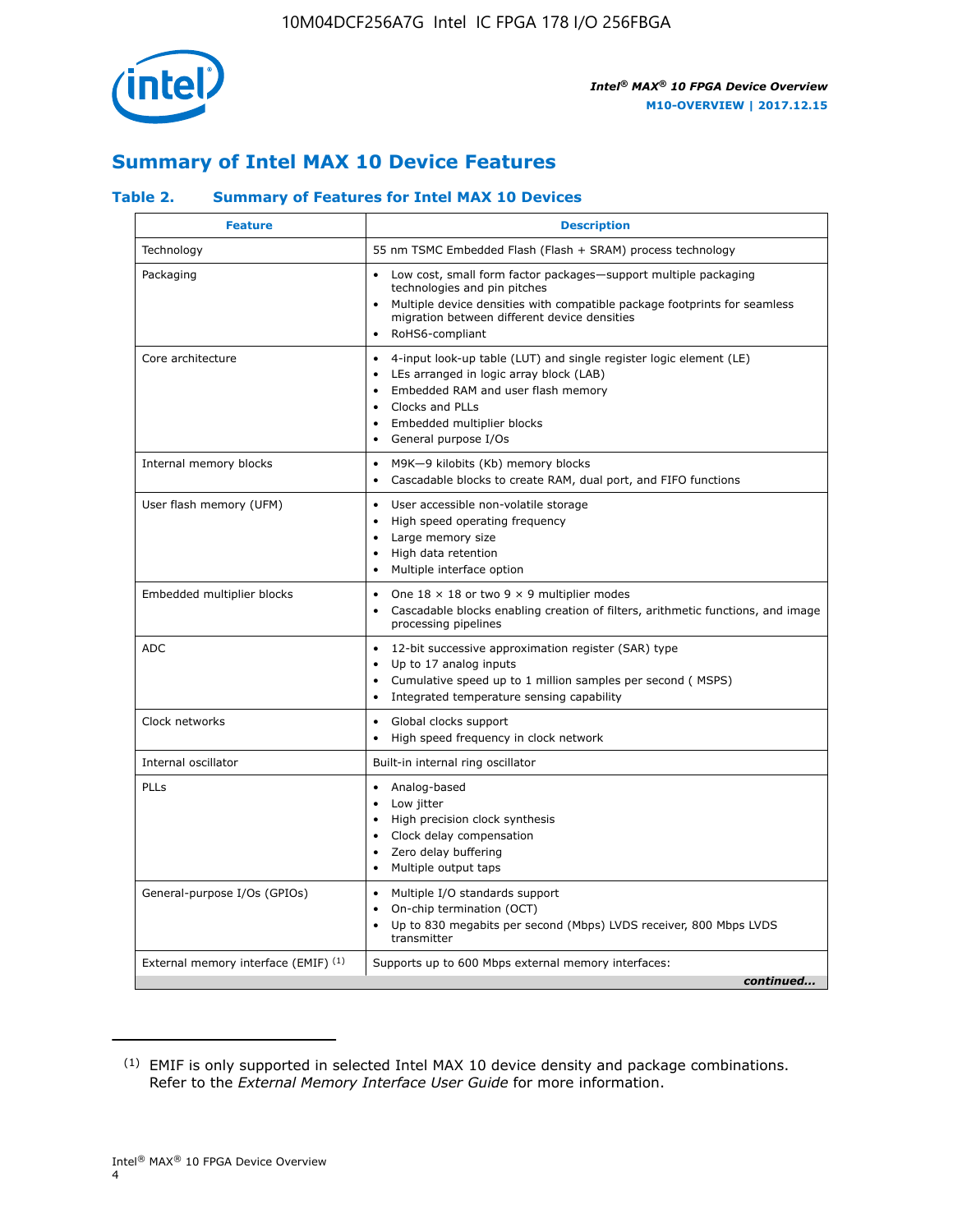

| <b>Feature</b>                | <b>Description</b>                                                                                                                                                                                                                                                                                                                                                                                                                               |  |  |  |
|-------------------------------|--------------------------------------------------------------------------------------------------------------------------------------------------------------------------------------------------------------------------------------------------------------------------------------------------------------------------------------------------------------------------------------------------------------------------------------------------|--|--|--|
|                               | DDR3, DDR3L, DDR2, LPDDR2 (on 10M16, 10M25, 10M40, and 10M50.)<br>SRAM (Hardware support only)<br><i>Note:</i> For 600 Mbps performance, -6 device speed grade is required.<br>Performance varies according to device grade (commercial, industrial, or<br>automotive) and device speed grade $(-6 \text{ or } -7)$ . Refer to the <i>Intel MAX</i><br>10 FPGA Device Datasheet or External Memory Interface Spec Estimator<br>for more details. |  |  |  |
| Configuration                 | Internal configuration<br>JTAG<br>٠<br>Advanced Encryption Standard (AES) 128-bit encryption and compression<br>options<br>Flash memory data retention of 20 years at 85 $^{\circ}$ C                                                                                                                                                                                                                                                            |  |  |  |
| Flexible power supply schemes | Single- and dual-supply device options<br>Dynamically controlled input buffer power down<br>Sleep mode for dynamic power reduction                                                                                                                                                                                                                                                                                                               |  |  |  |

# **Intel MAX 10 Device Ordering Information**

#### **Figure 1. Sample Ordering Code and Available Options for Intel MAX 10 Devices**



*Note:* The –I6 and –A6 speed grades of the Intel MAX 10 FPGA devices are not available by default in the Intel Quartus Prime software. Contact your local Intel sales representatives for support.

#### **Related Links**

#### [Intel FPGA Product Selector](http://www.altera.com/products/selector/psg-selector.html)

Provides the latest information about Intel FPGAs.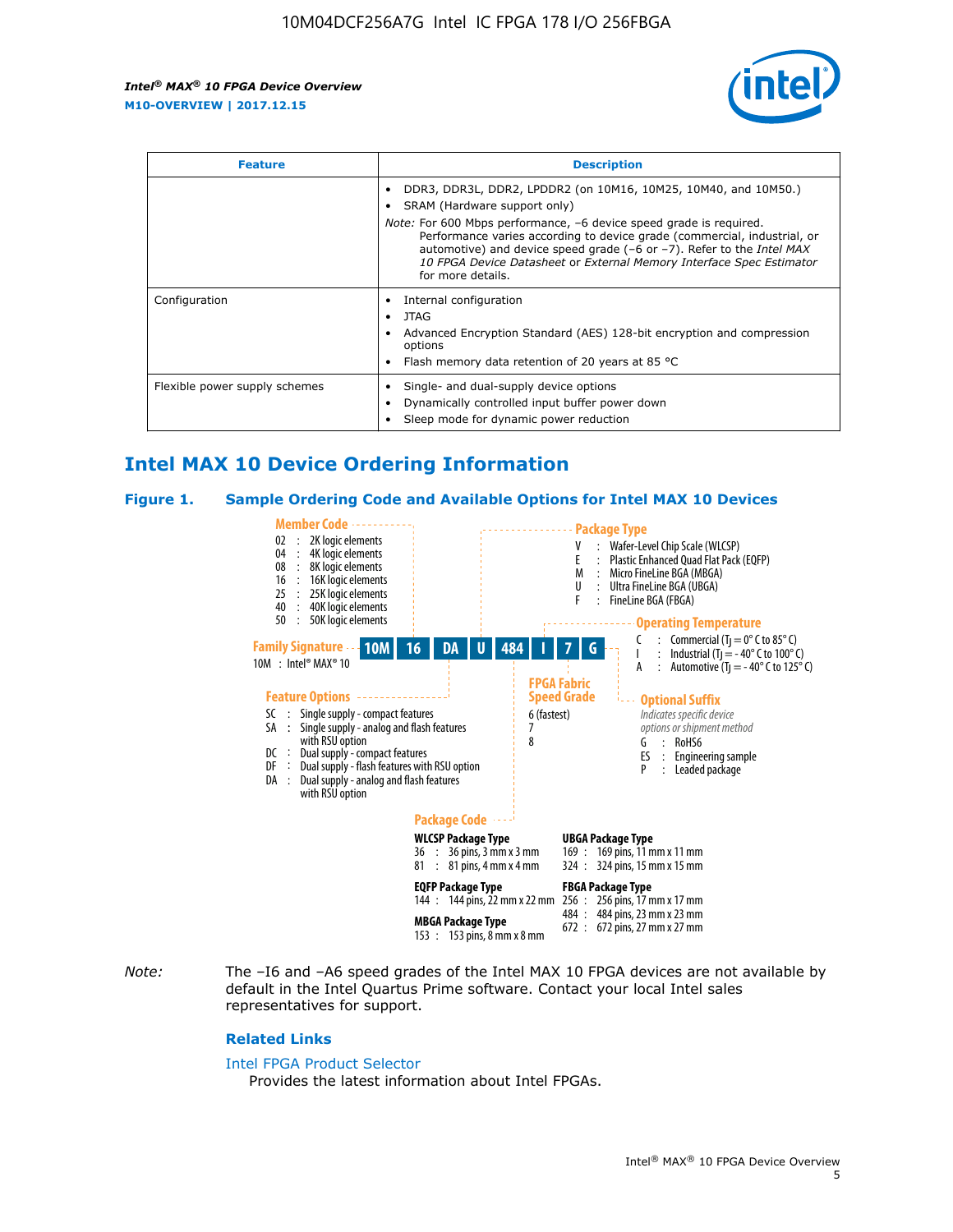

## **Intel MAX 10 Device Feature Options**

## **Table 3. Feature Options for Intel MAX 10 Devices**

| <b>Option</b> | <b>Feature</b>                                                                                                                                                                          |
|---------------|-----------------------------------------------------------------------------------------------------------------------------------------------------------------------------------------|
| Compact       | Devices with core architecture featuring single configuration image with self-configuration capability                                                                                  |
| Flash         | Devices with core architecture featuring:<br>Dual configuration image with self-configuration capability<br>Remote system upgrade capability<br>Memory initialization                   |
| Analog        | Devices with core architecture featuring:<br>Dual configuration image with self-configuration capability<br>Remote system upgrade capability<br>Memory initialization<br>Integrated ADC |

# **Intel MAX 10 Device Maximum Resources**

## **Table 4. Maximum Resource Counts for Intel MAX 10 Devices**

| <b>Resource</b>                     |                            |              |                |                | <b>Device</b>  |                |              |                |
|-------------------------------------|----------------------------|--------------|----------------|----------------|----------------|----------------|--------------|----------------|
|                                     |                            | <b>10M02</b> | <b>10M04</b>   | <b>10M08</b>   | <b>10M16</b>   | <b>10M25</b>   | <b>10M40</b> | <b>10M50</b>   |
|                                     | Logic Elements (LE) (K)    | 2            | 4              | 8              | 16             | 25             | 40           | 50             |
| M9K Memory (Kb)                     |                            | 108          | 189            | 378            | 549            | 675            | 1,260        | 1,638          |
|                                     | User Flash Memory (Kb) (2) | 96           | 1,248          | 1,376          | 2,368          | 3,200          | 5,888        | 5,888          |
| $18 \times 18$ Multiplier           |                            | 16           | 20             | 24             | 45             | 55             | 125          | 144            |
| <b>PLL</b>                          |                            | 2            | 2              | 2              | $\overline{4}$ | $\overline{4}$ | 4            | $\overline{4}$ |
| GPIO                                |                            | 246          | 246            | 250            | 320            | 360            | 500          | 500            |
| <b>LVDS</b>                         | Dedicated<br>Transmitter   | 15           | 15             | 15             | 22             | 24             | 30           | 30             |
|                                     | Emulated<br>Transmitter    | 114          | 114            | 116            | 151            | 171            | 241          | 241            |
|                                     | Dedicated Receiver         | 114          | 114            | 116            | 151            | 171            | 241          | 241            |
| <b>Internal Configuration Image</b> |                            | $\mathbf{1}$ | $\overline{2}$ | $\overline{2}$ | $\overline{2}$ | 2              | 2            | $\overline{2}$ |
| <b>ADC</b>                          |                            |              | 1              | 1              | 1              | 2              | 2            | 2              |

<sup>(2)</sup> The maximum possible value including user flash memory and configuration flash memory. For more information, refer to [Intel MAX 10 User Flash Memory User Guide](https://www.altera.com/documentation/vgo1395753117436.html#vgo1395811844282).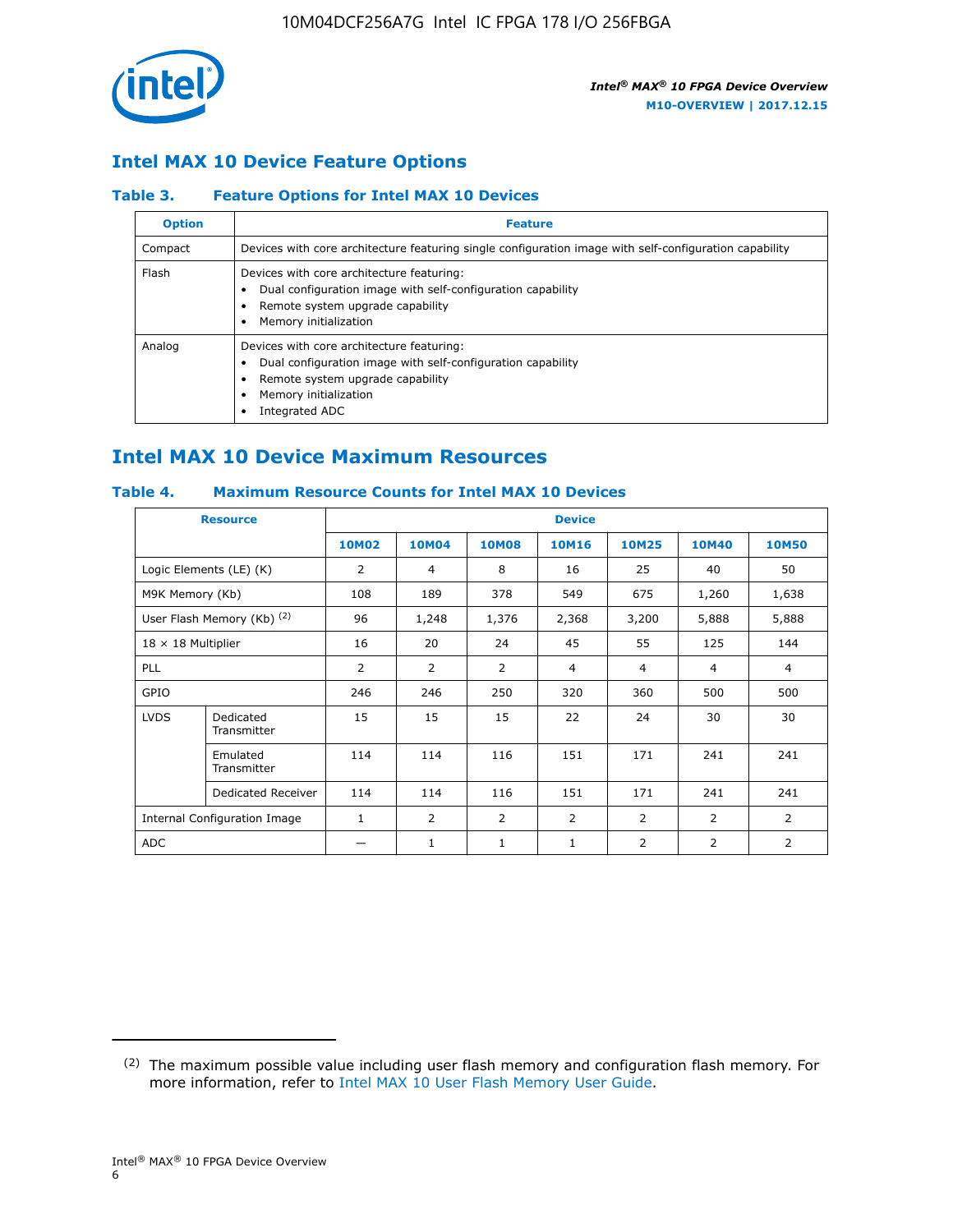

# **Intel MAX 10 Devices I/O Resources Per Package**

## **Table 5. Package Plan for Intel MAX 10 Single Power Supply Devices**

| <b>Device</b> |                   | <b>Package</b>                     |                      |                             |                                      |  |  |  |  |
|---------------|-------------------|------------------------------------|----------------------|-----------------------------|--------------------------------------|--|--|--|--|
|               | <b>Type</b>       | M153<br>153-pin MBGA               | U169<br>169-pin UBGA | <b>U324</b><br>324-pin UBGA | E144<br>144-pin EQFP                 |  |  |  |  |
|               | <b>Size</b>       | $8 \text{ mm} \times 8 \text{ mm}$ | 11 mm $\times$ 11 mm | $15$ mm $\times$ 15 mm      | $22 \text{ mm} \times 22 \text{ mm}$ |  |  |  |  |
|               | <b>Ball Pitch</b> | $0.5$ mm                           | $0.8$ mm             | $0.8$ mm                    | $0.5$ mm                             |  |  |  |  |
| 10M02         |                   | 112                                | 130                  | 246                         | 101                                  |  |  |  |  |
| 10M04         |                   | 112                                | 130                  | 246                         | 101                                  |  |  |  |  |
| 10M08         |                   | 112                                | 130                  | 246                         | 101                                  |  |  |  |  |
| 10M16         |                   |                                    | 130                  | 246                         | 101                                  |  |  |  |  |
| 10M25         |                   |                                    |                      |                             | 101                                  |  |  |  |  |
| 10M40         |                   |                                    |                      |                             | 101                                  |  |  |  |  |
| 10M50         |                   |                                    |                      |                             | 101                                  |  |  |  |  |

## **Table 6. Package Plan for Intel MAX 10 Dual Power Supply Devices**

| <b>Device</b> |                   | <b>Package</b> |                                                 |                                                                    |                         |                           |                             |  |  |
|---------------|-------------------|----------------|-------------------------------------------------|--------------------------------------------------------------------|-------------------------|---------------------------|-----------------------------|--|--|
|               | <b>Type</b>       | <b>V36</b>     | <b>V81</b>                                      | <b>U324</b><br>36-pin WLCSP 81-pin WLCSP 324-pin UBGA 256-pin FBGA | <b>F256</b>             | F484<br>484-pin FBGA      | <b>F672</b><br>672-pin FBGA |  |  |
|               | <b>Size</b>       |                | $3$ mm $\times$ 3 mm $\vert$ 4 mm $\times$ 4 mm | $15$ mm $\times$ 15<br>mm                                          | 17 mm $\times$ 17<br>mm | $23$ mm $\times$ 23<br>mm | $27$ mm $\times$ 27<br>mm   |  |  |
|               | <b>Ball Pitch</b> | $0.4$ mm       | $0.4$ mm                                        | $0.8$ mm                                                           | 1.0 <sub>mm</sub>       | 1.0 <sub>mm</sub>         | 1.0 <sub>mm</sub>           |  |  |
| 10M02         |                   | 27             |                                                 | 160                                                                |                         |                           |                             |  |  |
| 10M04         |                   |                |                                                 | 246                                                                | 178                     |                           |                             |  |  |
| 10M08         |                   |                | 56                                              | 246                                                                | 178                     | 250                       |                             |  |  |
| 10M16         |                   |                |                                                 | 246                                                                | 178                     | 320                       |                             |  |  |
| 10M25         |                   |                |                                                 |                                                                    | 178                     | 360                       |                             |  |  |
| 10M40         |                   |                |                                                 |                                                                    | 178                     | 360                       | 500                         |  |  |
| 10M50         |                   |                |                                                 |                                                                    | 178                     | 360                       | 500                         |  |  |

## **Related Links**

- [Intel MAX 10 General Purpose I/O User Guide](https://www.altera.com/documentation/sam1393999966669.html#sam1394000084476)
- [Intel MAX 10 High-Speed LVDS I/O User Guide](https://www.altera.com/documentation/sam1394433606063.html#sam1394433911642)

# **Intel MAX 10 Vertical Migration Support**

Vertical migration supports the migration of your design to other Intel MAX 10 devices of different densities in the same package with similar I/O and ADC resources.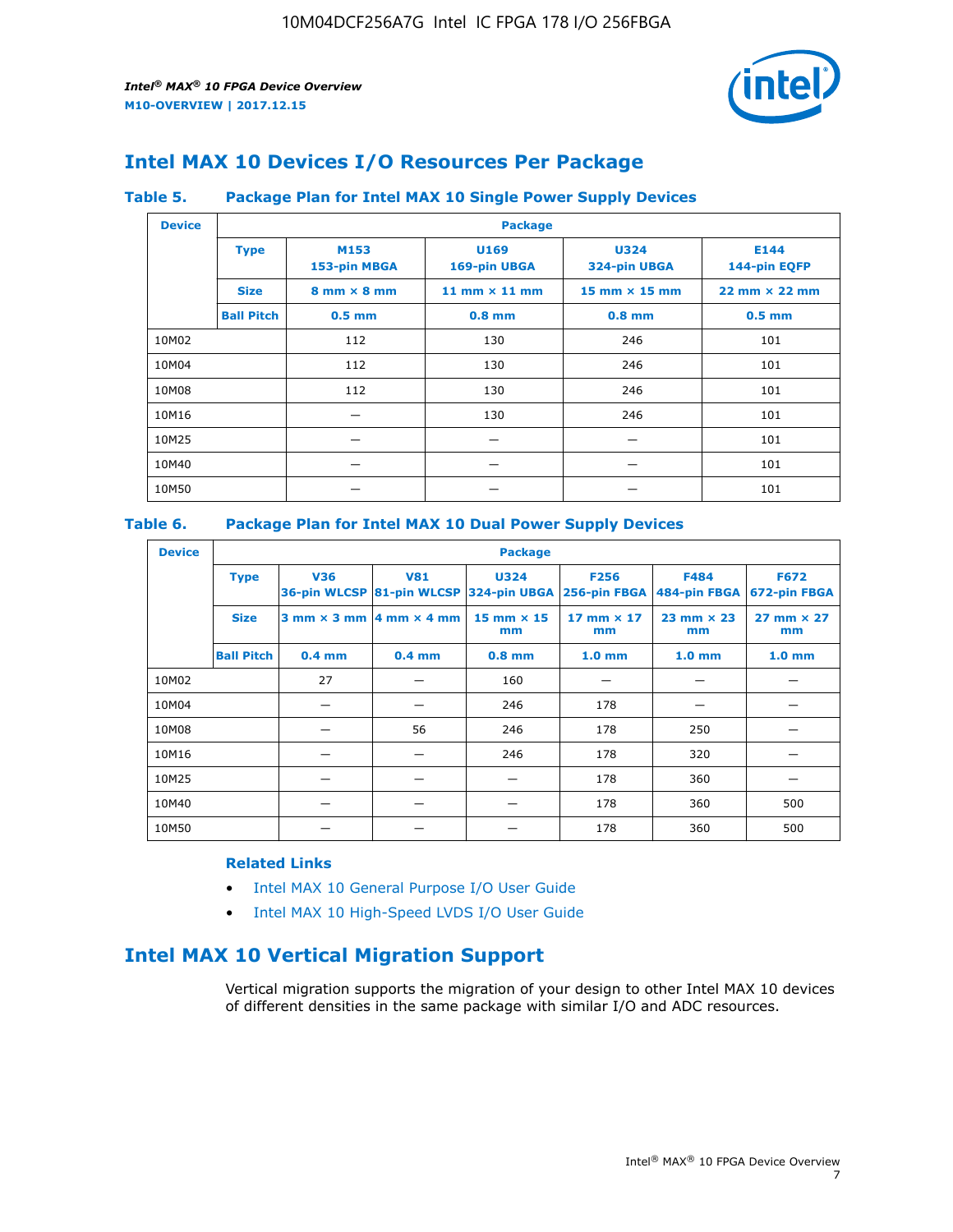

## **Intel MAX 10 I/O Vertical Migration Support**

#### **Figure 2. Migration Capability Across Intel MAX 10 Devices**

- The arrows indicate the migration paths. The devices included in each vertical migration path are shaded. Non-migratable devices are omitted. Some packages have several migration paths. Devices with lesser I/O resources in the same path have lighter shades.
- To achieve the full I/O migration across product lines in the same migration path, restrict I/Os usage to match the product line with the lowest I/O count.

|               | <b>Package</b>                   |            |      |      |             |                  |                                    |      |      |  |
|---------------|----------------------------------|------------|------|------|-------------|------------------|------------------------------------|------|------|--|
| <b>Device</b> | <b>V36</b>                       | <b>V81</b> | M153 | U169 | <b>U324</b> | F <sub>256</sub> | E144                               | F484 | F672 |  |
| 10M02         |                                  |            |      |      | 7           |                  |                                    |      |      |  |
| 10M04         |                                  |            |      |      |             |                  |                                    |      |      |  |
| 10M08         |                                  |            |      |      |             |                  |                                    |      |      |  |
| 10M16         |                                  |            |      |      |             |                  |                                    |      |      |  |
| 10M25         |                                  |            |      |      |             |                  |                                    |      |      |  |
| 10M40         |                                  |            |      |      |             |                  |                                    |      |      |  |
| 10M50         |                                  |            |      |      |             |                  |                                    |      |      |  |
|               | <b>Dual Power Supply Devices</b> |            |      |      |             |                  | <b>Single Power Supply Devices</b> |      |      |  |

*Note:* To verify the pin migration compatibility, use the Pin Migration View window in the Intel Quartus Prime software Pin Planner.

## **Intel MAX 10 ADC Vertical Migration Support**

#### **Figure 3. ADC Vertical Migration Across Intel MAX 10 Devices**

The arrows indicate the ADC migration paths. The devices included in each vertical migration path are shaded.

|                                                                                                                                                                                                                         | Package          |      |      |                  |      |             |      |  |  |
|-------------------------------------------------------------------------------------------------------------------------------------------------------------------------------------------------------------------------|------------------|------|------|------------------|------|-------------|------|--|--|
| <b>Device</b>                                                                                                                                                                                                           | M <sub>153</sub> | U169 | U324 | F <sub>256</sub> | E144 | <b>F484</b> | F672 |  |  |
| 10M04                                                                                                                                                                                                                   |                  |      |      |                  |      |             |      |  |  |
| 10M08                                                                                                                                                                                                                   |                  |      |      |                  |      |             |      |  |  |
| 10M16                                                                                                                                                                                                                   |                  |      |      |                  |      |             |      |  |  |
| 10M25                                                                                                                                                                                                                   |                  |      |      |                  |      |             |      |  |  |
| 10M40                                                                                                                                                                                                                   |                  |      |      |                  |      |             |      |  |  |
| 10M50                                                                                                                                                                                                                   |                  |      |      |                  |      |             |      |  |  |
| <b>Dual ADC Device:</b> Each ADC (ADC1 and ADC2) supports 1 dedicated analog input pin and 8 dual function pins.<br>Single ADC Device: Single ADC that supports 1 dedicated analog input pin and 16 dual function pins. |                  |      |      |                  |      |             |      |  |  |

**Single ADC Device:** Single ADC that supports 1 dedicated analog input pin and 8 dual function pins.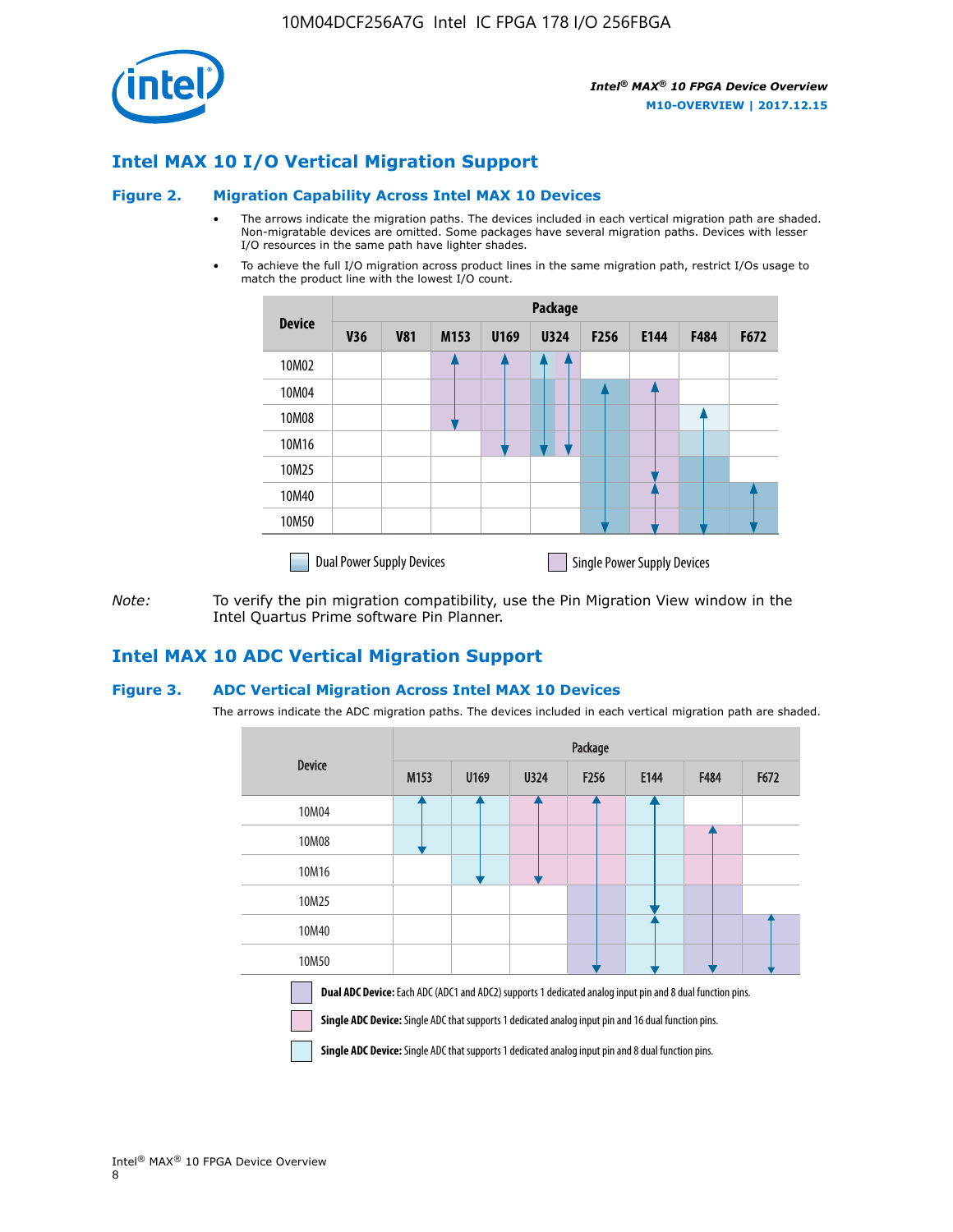

## **Table 7. Pin Migration Conditions for ADC Migration**

| <b>Source</b>     | <b>Target</b>     | <b>Migratable Pins</b>                                                                                            |
|-------------------|-------------------|-------------------------------------------------------------------------------------------------------------------|
| Single ADC device | Single ADC device | You can migrate all ADC input pins                                                                                |
| Dual ADC device   | Dual ADC device   |                                                                                                                   |
| Single ADC device | Dual ADC device   | One dedicated analog input pin.                                                                                   |
| Dual ADC device   | Single ADC device | Eight dual function pins from the ADC1 block of the<br>٠<br>source device to the ADC1 block of the target device. |

# **Logic Elements and Logic Array Blocks**

The LAB consists of 16 logic elements (LE) and a LAB-wide control block. An LE is the smallest unit of logic in the Intel MAX 10 device architecture. Each LE has four inputs, a four-input look-up table (LUT), a register, and output logic. The four-input LUT is a function generator that can implement any function with four variables.

#### **Figure 4. Intel MAX 10 Device Family LEs**



## **Analog-to-Digital Converter**

Intel MAX 10 devices feature up to two ADCs. You can use the ADCs to monitor many different signals, including on-chip temperature.

#### **Table 8. ADC Features**

| <b>Feature</b>             | <b>Description</b>                                                                                                                                                                                  |
|----------------------------|-----------------------------------------------------------------------------------------------------------------------------------------------------------------------------------------------------|
| 12-bit resolution          | Translates analog signal to digital data for information processing, computing,<br>data transmission, and control systems<br>Provides a 12-bit digital representation of the observed analog signal |
| Up to 1 MSPS sampling rate | Monitors single-ended external inputs with a cumulative sampling rate of 25<br>kilosamples per second to 1 MSPS in normal mode                                                                      |
|                            |                                                                                                                                                                                                     |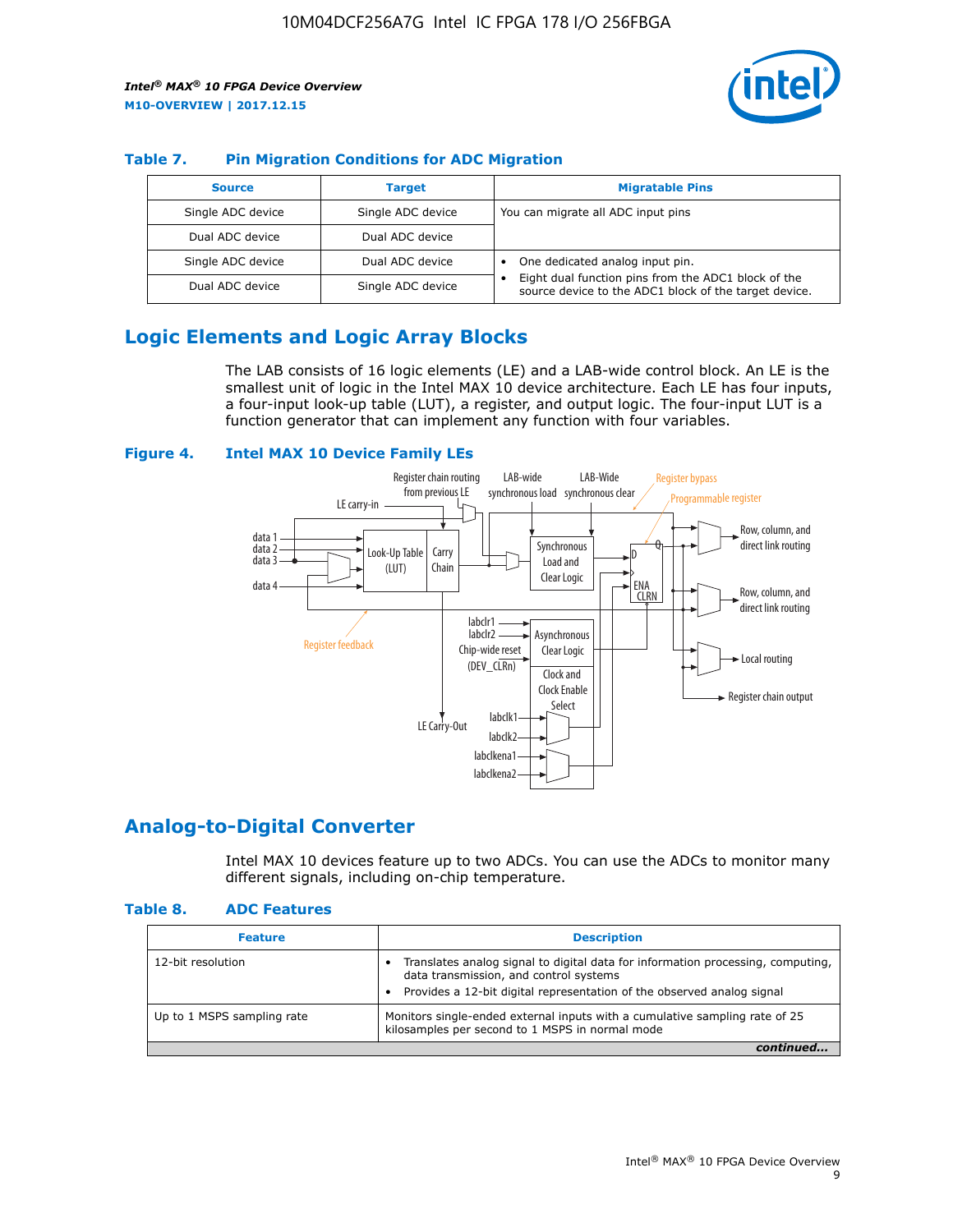

| <b>Feature</b>                                                  | <b>Description</b>                                                                                                                         |  |
|-----------------------------------------------------------------|--------------------------------------------------------------------------------------------------------------------------------------------|--|
| Up to 17 single-ended external inputs<br>for single ADC devices | One dedicated analog and 16 dual function input pins                                                                                       |  |
| Up to 18 single-ended external inputs<br>for dual ADC devices   | One dedicated analog and eight dual-function input pins in each ADC block<br>٠<br>Simultaneous measurement capability for dual ADC devices |  |
| On-chip temperature sensor                                      | Monitors external temperature data input with a sampling rate of up to 50<br>kilosamples per second                                        |  |

# **User Flash Memory**

The user flash memory (UFM) block in Intel MAX 10 devices stores non-volatile information.

UFM provides an ideal storage solution that you can access using Avalon Memory-Mapped (Avalon-MM) slave interface protocol.

#### **Table 9. UFM Features**

| <b>Features</b>     | <b>Capacity</b>                                                             |
|---------------------|-----------------------------------------------------------------------------|
| Endurance           | Counts to at least 10,000 program/erase cycles                              |
| Data retention      | 20 years at 85 $^{\circ}$ C<br>٠<br>10 years at 100 °C<br>$\bullet$         |
| Operating frequency | Maximum 116 MHz for parallel interface and 7.25 MHz for<br>serial interface |
| Data length         | Stores data up to 32 bits length in parallel                                |

## **Embedded Multipliers and Digital Signal Processing Support**

Intel MAX 10 devices support up to 144 embedded multiplier blocks. Each block supports one individual  $18 \times 18$ -bit multiplier or two individual  $9 \times 9$ -bit multipliers.

With the combination of on-chip resources and external interfaces in Intel MAX 10 devices, you can build DSP systems with high performance, low system cost, and low power consumption.

You can use the Intel MAX 10 device on its own or as a DSP device co-processor to improve price-to-performance ratios of DSP systems.

You can control the operation of the embedded multiplier blocks using the following options:

- Parameterize the relevant IP cores with the Intel Quartus Prime parameter editor
- Infer the multipliers directly with VHDL or Verilog HDL

System design features provided for Intel MAX 10 devices: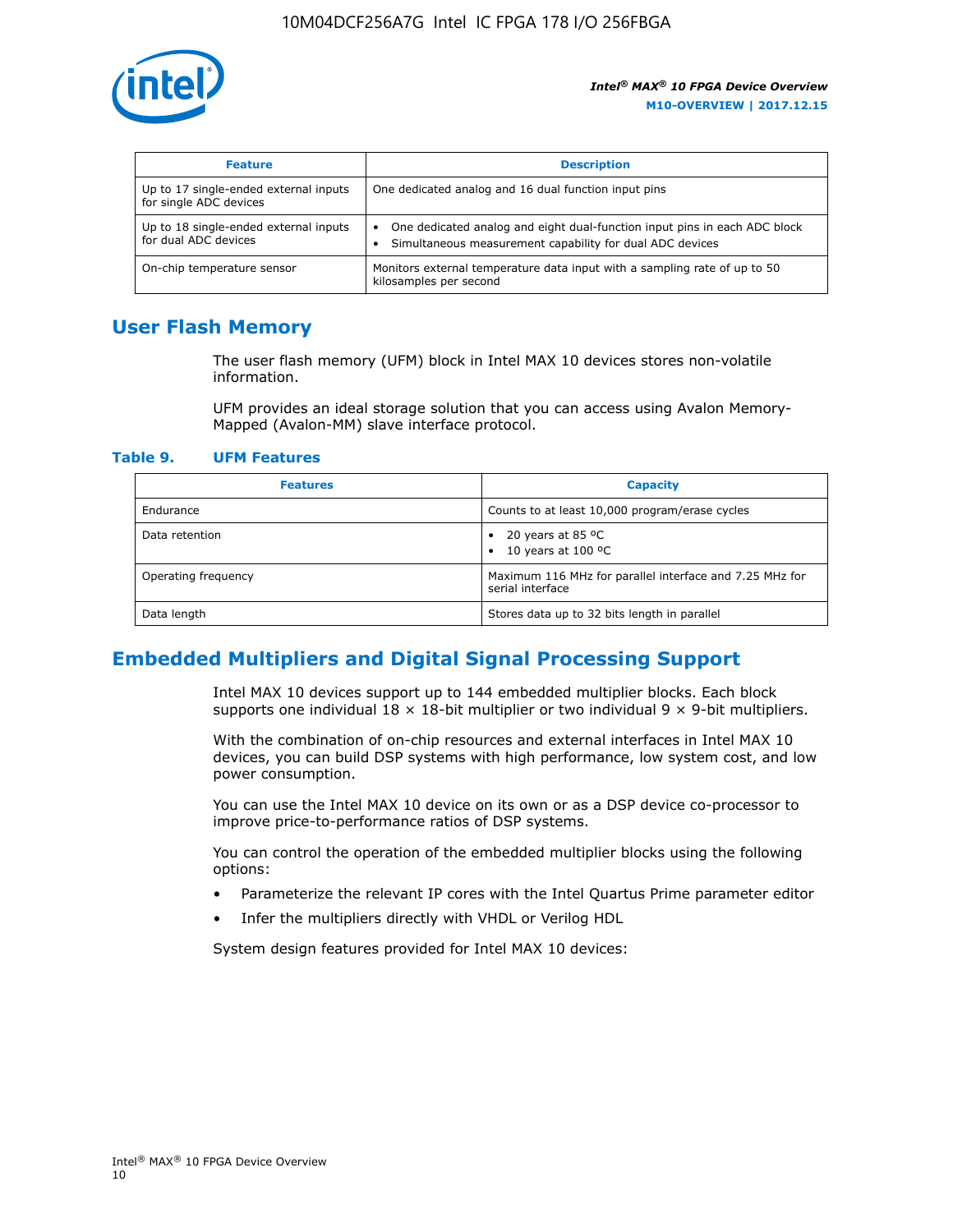

- DSP IP cores:
	- Common DSP processing functions such as finite impulse response (FIR), fast Fourier transform (FFT), and numerically controlled oscillator (NCO) functions
	- Suites of common video and image processing functions
- Complete reference designs for end-market applications
- DSP Builder for Intel FPGAs interface tool between the Intel Quartus Prime software and the MathWorks Simulink and MATLAB design environments
- DSP development kits

## **Embedded Memory Blocks**

The embedded memory structure consists of M9K memory blocks columns. Each M9K memory block of a Intel MAX 10 device provides 9 Kb of on-chip memory capable of operating at up to 284 MHz. The embedded memory structure consists of M9K memory blocks columns. Each M9K memory block of a Intel MAX 10 device provides 9 Kb of on-chip memory. You can cascade the memory blocks to form wider or deeper logic structures.

You can configure the M9K memory blocks as RAM, FIFO buffers, or ROM.

The Intel MAX 10 device memory blocks are optimized for applications such as high throughput packet processing, embedded processor program, and embedded data storage.

| <b>Operation Modes</b> | <b>Port Widths</b>                                                            |
|------------------------|-------------------------------------------------------------------------------|
| Single port            | $x1, x2, x4, x8, x9, x16, x18, x32, and x36$                                  |
| Simple dual port       | $x1, x2, x4, x8, x9, x16, x18, x32, and x36$                                  |
| True dual port         | $\times1, \times2, \times4, \times8, \times9, \times16, \text{and } \times18$ |

#### **Table 10. M9K Operation Modes and Port Widths**

# **Clocking and PLL**

Intel MAX 10 devices offer the following resources: global clock (GCLK) networks and phase-locked loops (PLLs) with a 116-MHz built-in oscillator.

Intel MAX 10 devices support up to 20 global clock (GCLK) networks with operating frequency up to 450 MHz. The GCLK networks have high drive strength and low skew.

The PLLs provide robust clock management and synthesis for device clock management, external system clock management, and I/O interface clocking. The high precision and low jitter PLLs offers the following features:

- Reduction in the number of oscillators required on the board
- Reduction in the device clock pins through multiple clock frequency synthesis from a single reference clock source
- Frequency synthesis
- On-chip clock de-skew
- Jitter attenuation
- Dynamic phase-shift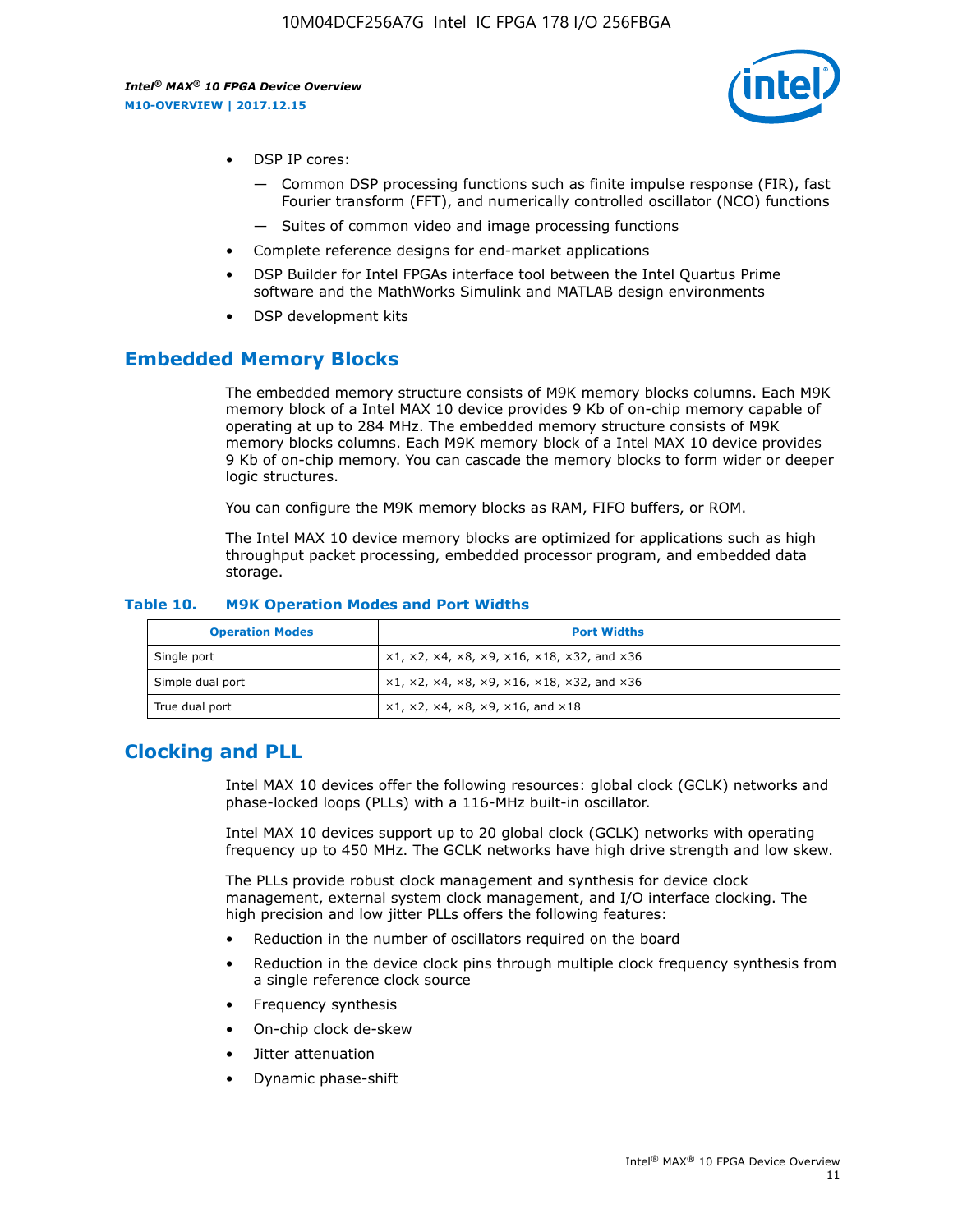

- Zero delay buffer
- Counter reconfiguration
- Bandwidth reconfiguration
- Programmable output duty cycle
- PLL cascading
- Reference clock switchover
- Driving of the ADC block

# **FPGA General Purpose I/O**

The Intel MAX 10 I/O buffers support a range of programmable features.

These features increase the flexibility of I/O utilization and provide an alternative to reduce the usage of external discrete components such as a pull-up resistor and a PCI clamp diode.

# **External Memory Interface**

Dual-supply Intel MAX 10 devices feature external memory interfaces solution that uses the I/O elements on the right side of the devices together with the UniPHY IP.

With this solution, you can create external memory interfaces to 16-bit SDRAM components with error correction coding (ECC).

*Note:* The external memory interface feature is available only for dual-supply Intel MAX 10 devices.

#### **Table 11. External Memory Interface Performance**

| <b>External Memory</b><br>Interface $(3)$ | <b>I/O Standard</b> | <b>Maximum Width</b> | <b>Maximum Frequency (MHz)</b> |
|-------------------------------------------|---------------------|----------------------|--------------------------------|
| <b>DDR3 SDRAM</b>                         | $SSTL-15$           | 16 bit $+8$ bit ECC  | 303                            |
| <b>DDR3L SDRAM</b>                        | SSTL-135            | 16 bit $+8$ bit ECC  | 303                            |
| <b>DDR2 SDRAM</b>                         | SSTL-18             | 16 bit $+8$ bit ECC  | 200                            |
| LPDDR2 SDRAM                              | HSUL-12             | 16 bit without ECC   | 200(4)                         |

### **Related Links**

[External Memory Interface Spec Estimator](http://www.altera.com/technology/memory/estimator/mem-emif-index.html)

Provides a parametric tool that allows you to find and compare the performance of the supported external memory interfaces in Intel FPGAs.

 $(3)$  The device hardware supports SRAM. Use your own design to interface with SRAM devices.

 $(4)$  To achieve the specified performance, constrain the memory device I/O and core power supply variation to within ±3%. By default, the frequency is 167 MHz.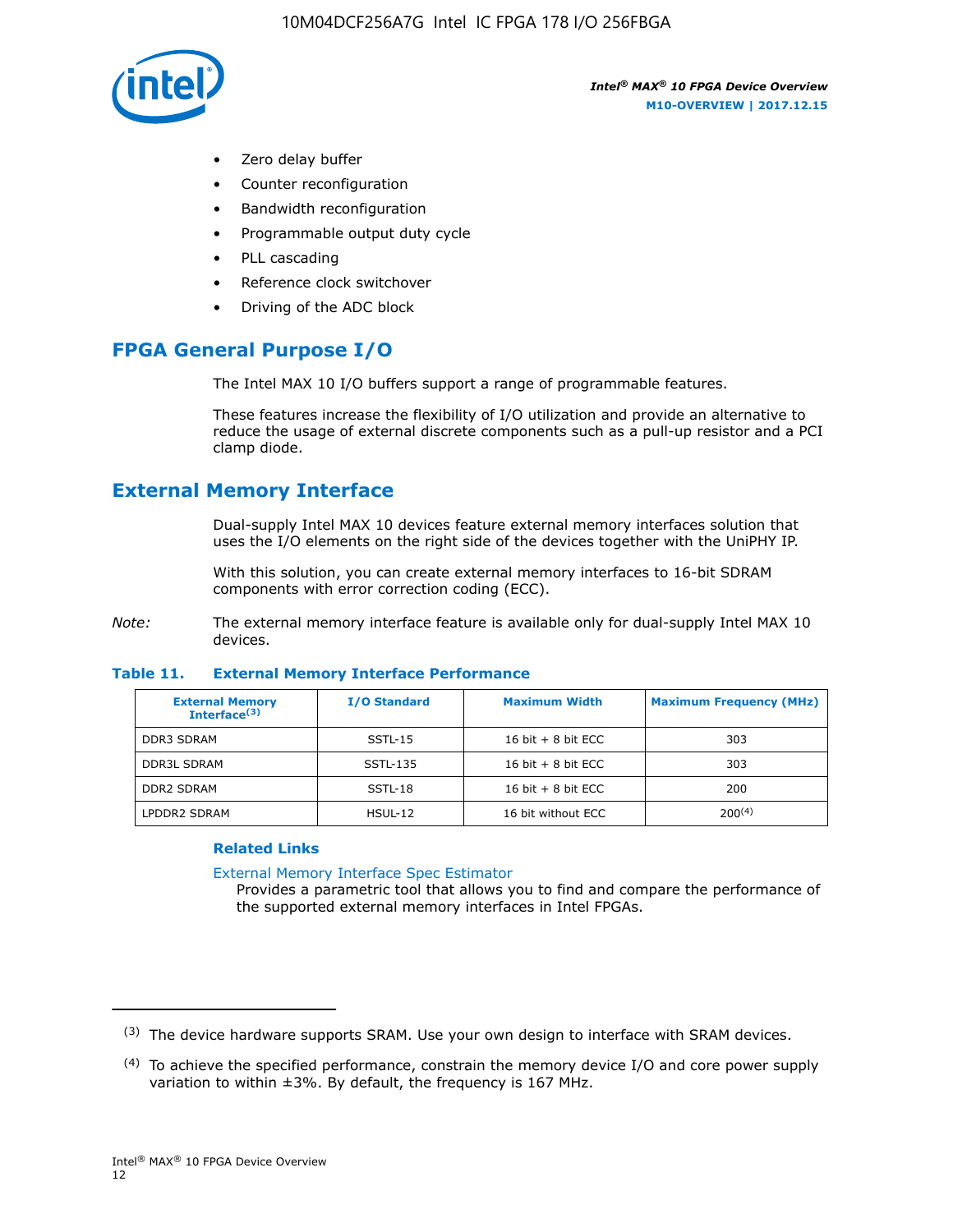

# **Configuration**

## **Table 12. Configuration Features**

| <b>Feature</b>                    | <b>Description</b>                                                                                                                                                                       |
|-----------------------------------|------------------------------------------------------------------------------------------------------------------------------------------------------------------------------------------|
| Dual configuration                | Stores two configuration images in the configuration flash memory (CFM)<br>Selects the first configuration image to load using the CONFIG SEL pin                                        |
| Design security                   | Supports 128-bit key with non-volatile key programming<br>Limits access of the JTAG instruction during power-up in the JTAG secure mode<br>Unique device ID for each Intel MAX 10 device |
| <b>SEU Mitigation</b>             | Auto-detects cyclic redundancy check (CRC) errors during configuration<br>Provides optional CRC error detection and identification in user mode                                          |
| Dual-purpose configuration<br>pin | Functions as configuration pins prior to user mode<br>Provides options to be used as configuration pin or user I/O pin in user mode                                                      |
| Configuration data<br>compression | Decompresses the compressed configuration bitstream data in real-time during<br>configuration<br>Reduces the size of configuration image stored in the CFM                               |
| Instant-on                        | Provides the fastest power-up mode for Intel MAX 10 devices.                                                                                                                             |

## **Table 13. Configuration Schemes for Intel MAX 10 Devices**

| <b>Configuration Scheme</b>   | <b>Compression</b>       | <b>Encryption</b> | <b>Dual Image</b><br><b>Configuration</b> | <b>Data Width</b> |
|-------------------------------|--------------------------|-------------------|-------------------------------------------|-------------------|
| <b>Internal Configuration</b> | Yes                      | Yes               | Yes                                       |                   |
| <b>JTAG</b>                   | $\overline{\phantom{a}}$ |                   | -                                         |                   |

# **Power Management**

## **Table 14. Power Options**

| <b>Power Options</b>                  | <b>Advantage</b>                                                                                                                        |  |
|---------------------------------------|-----------------------------------------------------------------------------------------------------------------------------------------|--|
| Single-supply device                  | Saves board space and costs.                                                                                                            |  |
| Dual-supply device                    | Consumes less power<br>Offers higher performance<br>$\bullet$                                                                           |  |
| Power management<br>controller scheme | Reduces dynamic power consumption when certain applications are in standby mode<br>Provides a fast wake-up time of less than 1 ms.<br>٠ |  |

# **Document Revision History for Intel MAX 10 FPGA Device Overview**

| <b>Date</b>   | <b>Version</b> | <b>Changes</b>                                                                                                                                                                                                                       |
|---------------|----------------|--------------------------------------------------------------------------------------------------------------------------------------------------------------------------------------------------------------------------------------|
| December 2017 | 2017.12.15     | Added the U324 package for the Intel MAX 10 single power supply<br>devices.<br>Updated the 10M02 GPIO and LVDS count in the Maximum Resource<br>Counts for Intel MAX 10 Devices table.<br>Updated the I/O vertical migration figure. |
| February 2017 | 2017.02.21     | Rebranded as Intel.                                                                                                                                                                                                                  |
|               |                |                                                                                                                                                                                                                                      |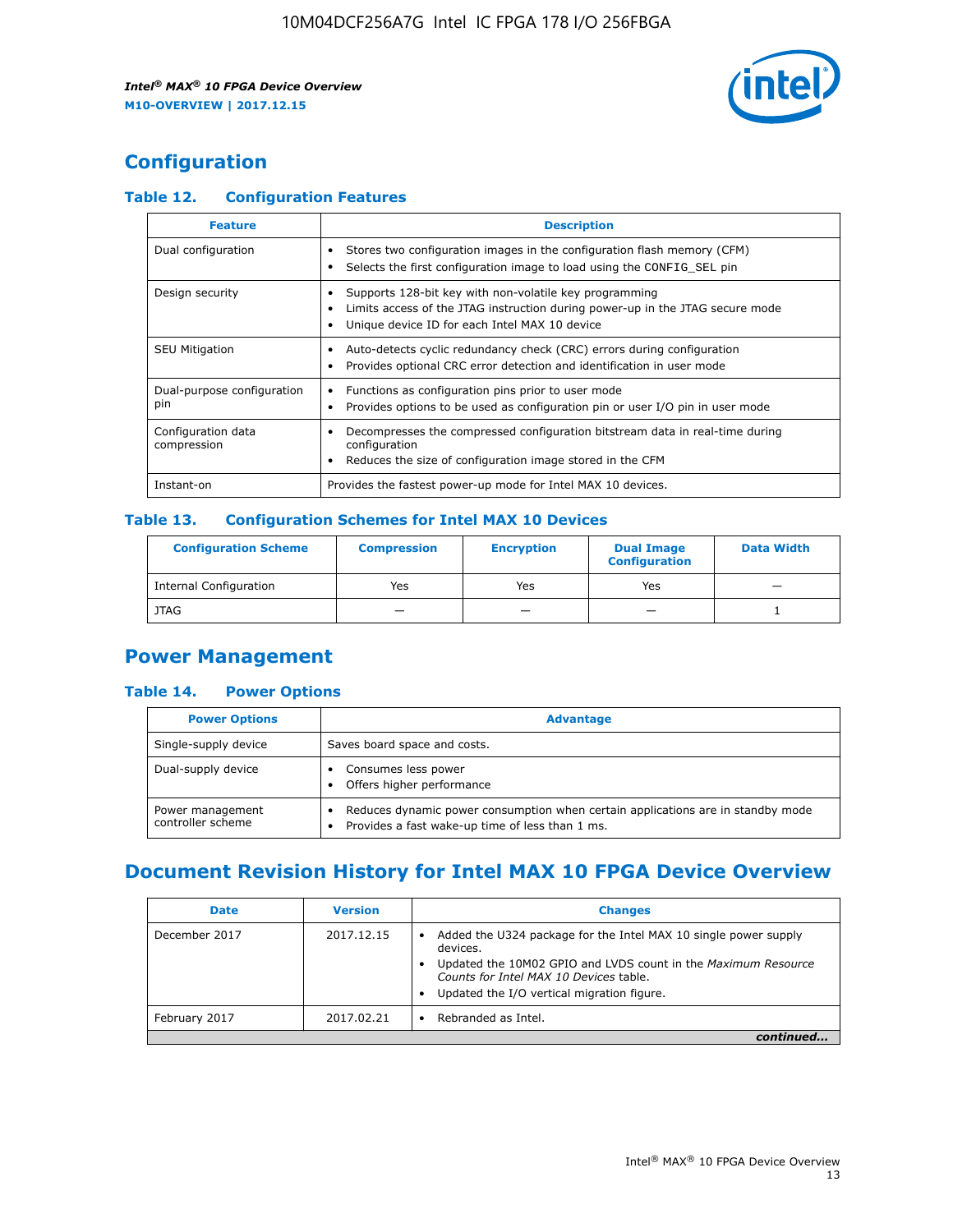

| <b>Date</b>    | <b>Version</b> | <b>Changes</b>                                                                                                                                                                                                                                                                                                                                                                                                                                                                                                                                                                                                                                                                                                                                                                                                                                                                                                                                                                                                                                                                                                  |
|----------------|----------------|-----------------------------------------------------------------------------------------------------------------------------------------------------------------------------------------------------------------------------------------------------------------------------------------------------------------------------------------------------------------------------------------------------------------------------------------------------------------------------------------------------------------------------------------------------------------------------------------------------------------------------------------------------------------------------------------------------------------------------------------------------------------------------------------------------------------------------------------------------------------------------------------------------------------------------------------------------------------------------------------------------------------------------------------------------------------------------------------------------------------|
| December 2016  | 2016.12.20     | • Updated EMIF information in the Summary of Features for Intel MAX 10<br>Devices table. EMIF is only supported in selected Intel MAX 10 device<br>density and package combinations, and for 600 Mbps performance, -6<br>device speed grade is required.<br>Updated the device ordering information to include P for leaded<br>package.                                                                                                                                                                                                                                                                                                                                                                                                                                                                                                                                                                                                                                                                                                                                                                         |
| May 2016       | 2016.05.02     | Removed all preliminary marks.<br>Update the ADC sampling rate description. The ADC feature monitors<br>single-ended external inputs with a cumulative sampling rate of 25<br>kilosamples per second to 1 MSPS in normal mode.                                                                                                                                                                                                                                                                                                                                                                                                                                                                                                                                                                                                                                                                                                                                                                                                                                                                                  |
| November 2015  | 2015.11.02     | Removed SF feature from the device ordering information figure.<br>$\bullet$<br>Changed instances of Quartus II to Intel Quartus Prime.<br>$\bullet$                                                                                                                                                                                                                                                                                                                                                                                                                                                                                                                                                                                                                                                                                                                                                                                                                                                                                                                                                            |
| May 2015       | 2015.05.04     | Added clearer descriptions for the feature options listed in the device<br>ordering information figure.<br>Updated the maximum dedicated LVDS transmitter count of 10M02<br>device from 10 to 9.<br>Removed the F672 package of the Intel MAX 10 10M25 device :<br>- Updated the devices I/O resources per package.<br>- Updated the I/O vertical migration support.<br>- Updated the ADC vertical migration support.<br>Updated the maximum resources for 10M25 device:<br>- Maximum GPIO from 380 to 360.<br>- Maximum dedicated LVDS transmitter from 26 to 24.<br>- Maximum emulated LVDS transmitter from 181 to 171.<br>- Maximum dedicated LVDS receiver from 181 to 171.<br>Added ADC information for the E144 package of the 10M04 device.<br>Updated the ADC vertical migration diagram to clarify that there are<br>single ADC devices with eight and 16 dual function pins.<br>Removed the note about contacting Altera for DDR3, DDR3L, DDR2,<br>and LPDDR2 external memory interface support. The Intel Quartus<br>Prime software supports these external memory interfaces from version<br>15.0. |
| December 2014  | 2014.12.15     | Changed terms:<br>- "dual image" to "dual configuration image"<br>- "dual-image configuration" to dual configuration"<br>Added memory initialization feature for Flash and Analog devices.<br>Added maximum data retention capacity of up to 20 years for UFM<br>feature.<br>Added maximum operating frequency of 7.25 MHz for serial interface<br>for UFM feature.                                                                                                                                                                                                                                                                                                                                                                                                                                                                                                                                                                                                                                                                                                                                             |
| September 2014 | 2014.09.22     | Initial release.                                                                                                                                                                                                                                                                                                                                                                                                                                                                                                                                                                                                                                                                                                                                                                                                                                                                                                                                                                                                                                                                                                |